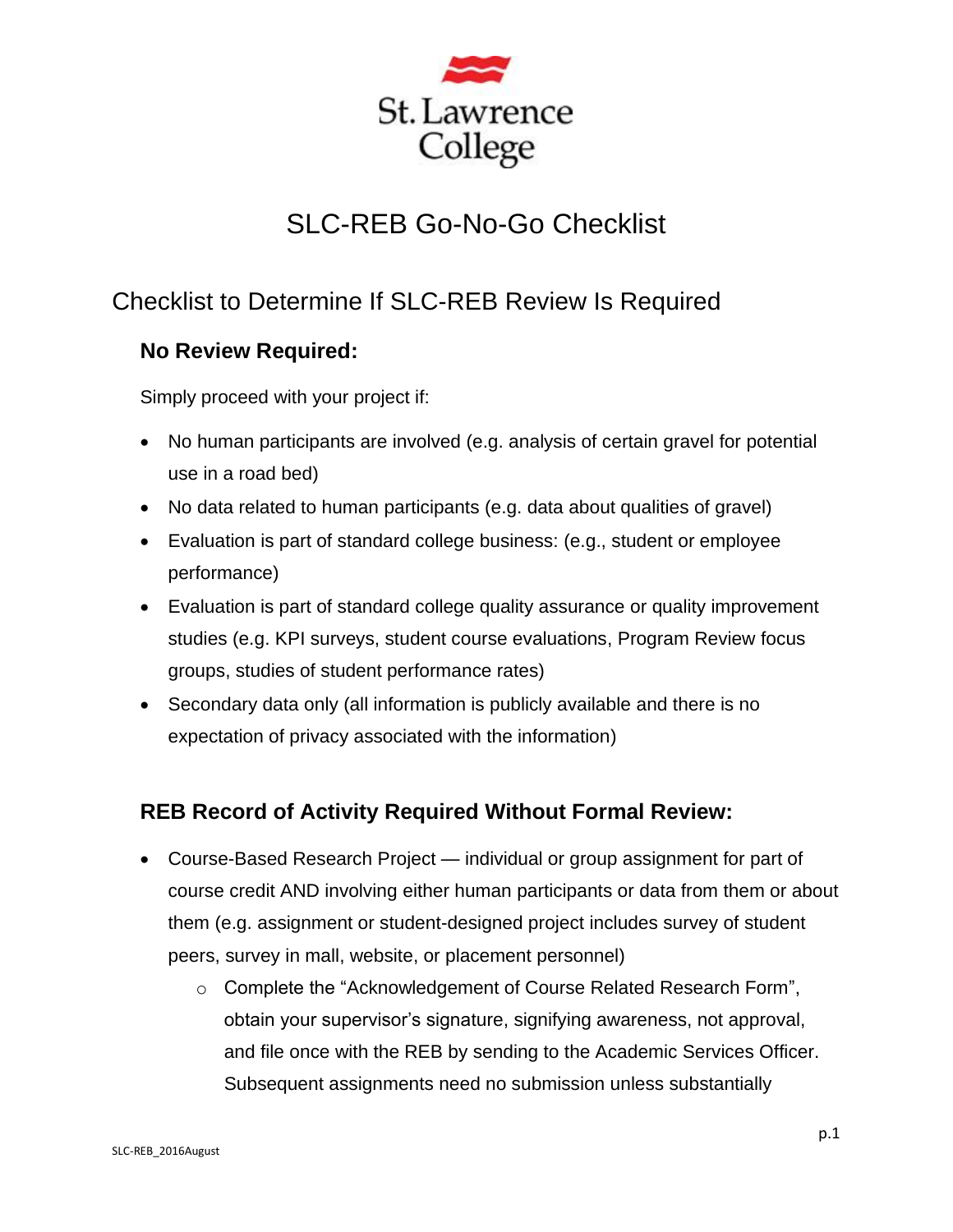

different with a change in goal, media type, audience type, risk type. The REB will acknowledge receipt of the form.

o This process achieves college 'due diligence' and you proceed with your project.

#### **REB Review Is Required Prior to Commencing Research:**

- Human participants (e.g. tissue or fluid sample, opinion survey, focus group, interview, treatment)
- Data collected from people (e.g. surveys, focus groups, interviews in person, phone, e-mail)
- Data about people (e.g. academic, health, consumer, legal records)
- Course-Based Research Project involving human participants or data from them or about them which constitutes entire course credit such as a degree program thesis or 'capstone' project.
- Publication (planned or reasonably likely) of any of the above except research without either human participants or data from them or about them. Includes sharing generalized, anonymous results with any party outside the college.
- External organization or researcher involving any college resource in any respect with research involving human participants, data from them, or about them.

#### **When in Doubt:**

If you are still unclear as to whether your project requires SLC-REB ethics review – err on the side of caution to assure appropriate consideration of any potential risk to human participants. Ethics approval cannot be granted retroactively. If you have any questions contact the Research Ethics Officer, Jeremy Butler through e-mail at [reb@sl.on.ca.](mailto:reb@sl.on.ca)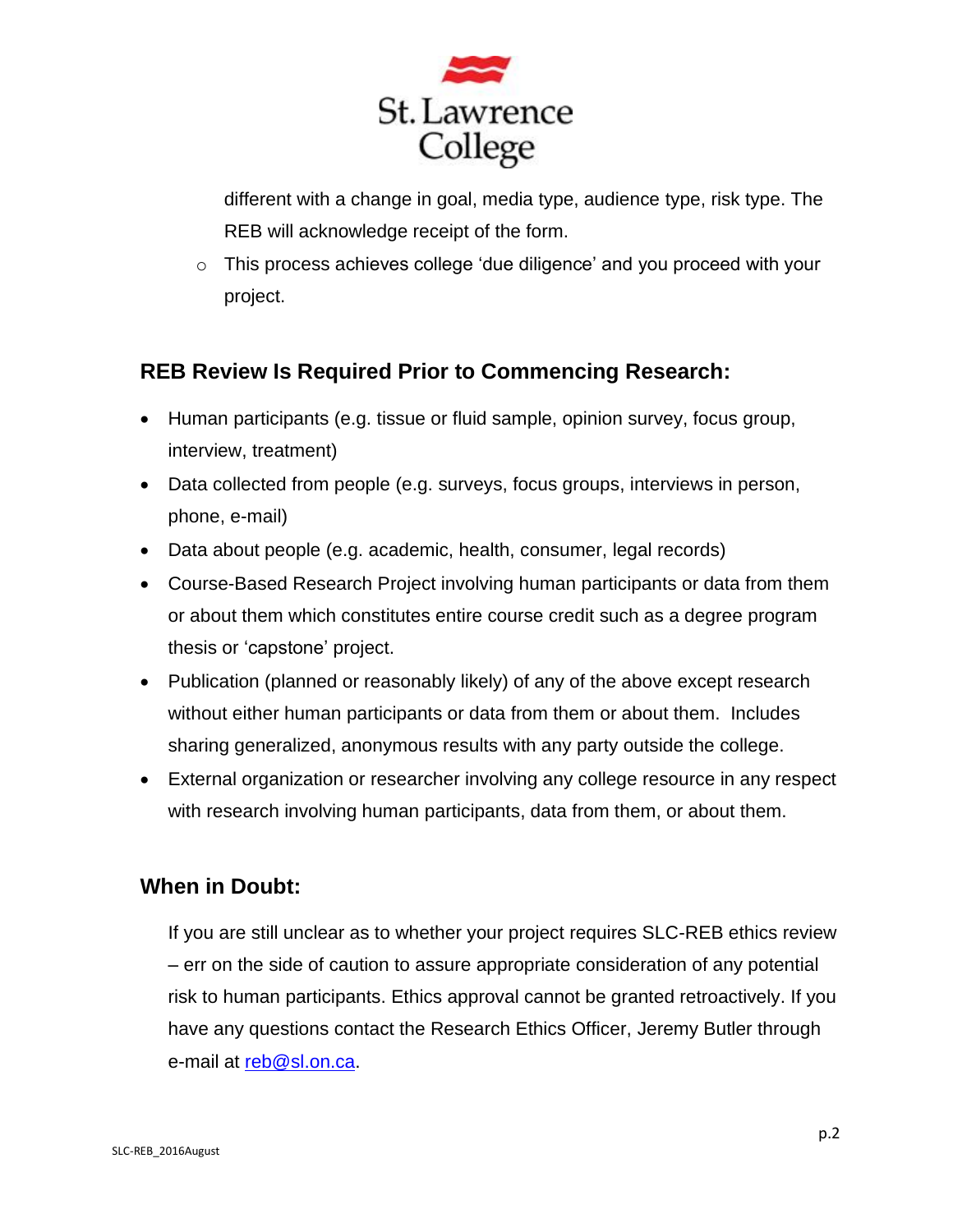

### **Definition of "Research" for SLC-REB Purposes:**

- "Research" is defined by the Tri-Council Policy Statement: Ethical Research Involving Humans (TCPS2-2014) as an undertaking intended to extend knowledge through a disciplined inquiry and/or systematic investigation. The term "disciplined inquiry" refers to an inquiry that is conducted with the expectation that the method, results, and conclusions will be able to withstand the scrutiny of the relevant research community.
- "Research" is not:
	- o spontaneous, anecdotal, unclear in objective, nor does it present risk, human involvement, planning, or dissemination out of the ordinary.

#### **Key Resource for Ethical Research Involving Humans:**

Canada's leading research granting agencies are: Canadian Institutes of Health Research (CIHR), Natural Sciences and Engineering Research Council (NSERC), and Social Sciences and Humanities Research Council (SSHRC), also known as the Tri-Agency. The Tri-Agency harmonized Canadian research ethics in the [Tri-Council](http://www.pre.ethics.gc.ca/eng/policy-politique/initiatives/tcps2-eptc2/Default/)  [Policy Statement: Ethical Conduct of Research Involving Humans \(TCPS\)](http://www.pre.ethics.gc.ca/eng/policy-politique/initiatives/tcps2-eptc2/Default/) and the [Tri-Agency Framework: Responsible Conduct of Research \(RCR\).](http://www.rcr.ethics.gc.ca/eng/policy-politique/framework-cadre/) Besides being commendable policies pertinent to much of St. Lawrence College's programming and audiences, they are policies that SLC is required to respect as a condition of our Memorandum of Understanding (2008, 2012) that grants SLC the eligibility to receive funds from the Tri-Agency (and several other funding sources that require researcher adherence to the TCPS). Accordingly, the TCPS is a key resource to consult when looking for guidance on how to conduct ethical research involving human participants. The policy can be found online on the Government of Canada's [Panel of Research Ethics website, TCPS2 \(2014\).](http://www.pre.ethics.gc.ca/eng/policy-politique/initiatives/tcps2-eptc2/Default/)